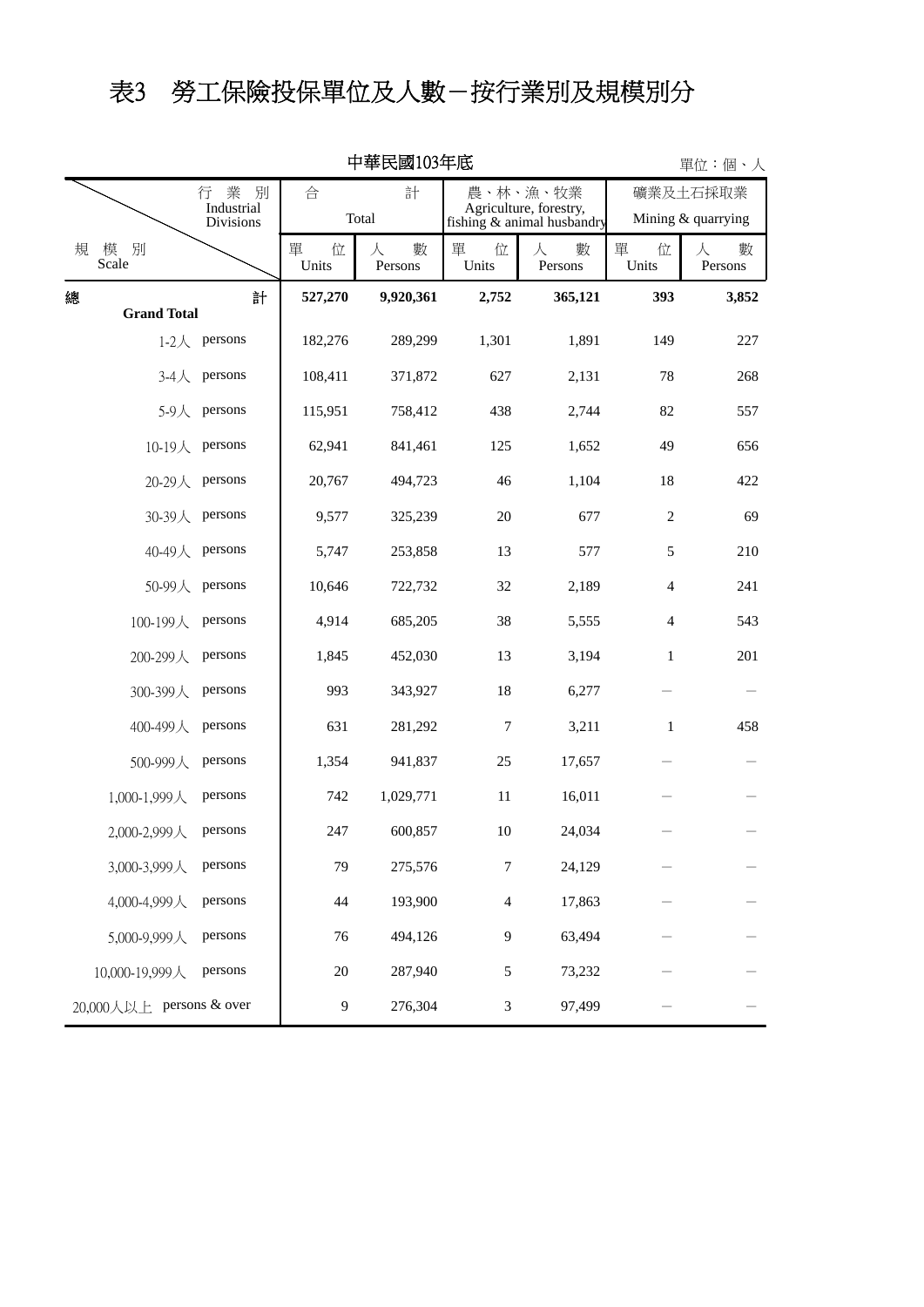|                 | <b>End of 2014</b> |                          |                   |                                          |                   |                 | Unit: unit · person |  |
|-----------------|--------------------|--------------------------|-------------------|------------------------------------------|-------------------|-----------------|---------------------|--|
| 製<br>造          | 業                  |                          | 電力及燃氣供應業          | 用水供應及污染整治業                               |                   | 造<br>營<br>業     |                     |  |
| Manufacturing   |                    | Electricity & gas supply |                   | Water supply &<br>remediation activities |                   | Construction    |                     |  |
| 單<br>位<br>Units | 數<br>人<br>Persons  | 單<br>位<br>Units          | 數<br>人<br>Persons | 單<br>位<br>Units                          | 數<br>人<br>Persons | 單<br>位<br>Units | 數<br>人<br>Persons   |  |
| 100,784         | 3,169,135          | 282                      | 24,790            | 3,775                                    | 52,790            | 46,786          | 685,346             |  |
| 24,622          | 37,820             | 46                       | 70                | 1,597                                    | 2,425             | 19,412          | 28,894              |  |
| 17,924          | 61,845             | 24                       | 83                | 837                                      | 2,852             | 10,255          | 34,988              |  |
| 22,676          | 150,229            | 41                       | 277               | 716                                      | 4,633             | 9,870           | 63,956              |  |
| 15,770          | 213,813            | 44                       | 593               | 350                                      | 4,627             | 4,403           | 58,311              |  |
| 6,276           | 150,326            | $20\,$                   | 465               | 86                                       | 2,049             | 1,212           | 28,672              |  |
| 3,155           | 107,231            | 13                       | 447               | 40                                       | 1,348             | 479             | 16,186              |  |
| 1,995           | 88,300             | 3                        | 135               | 29                                       | 1,274             | 260             | 11,518              |  |
| 4,063           | 279,899            | 19                       | 1,466             | 43                                       | 3,037             | 430             | 28,638              |  |
| 2,049           | 285,397            | 29                       | 4,019             | 26                                       | 3,143             | 174             | 24,311              |  |
| 725             | 178,068            | 18                       | 4,665             | 19                                       | 4,727             | 51              | 12,607              |  |
| 383             | 131,811            | 11                       | 3,788             | $\,8\,$                                  | 2,889             | 27              | 9,332               |  |
| 246             | 109,228            | $\,$ 8 $\,$              | 3,460             | $\mathbf{9}$                             | 3,930             | 29              | 12,987              |  |
| 480             | 334,573            | 5                        | 2,906             | 10                                       | 6,870             | 74              | 54,864              |  |
| 266             | 364,111            |                          |                   | $\overline{4}$                           | 6,323             | 53              | 73,876              |  |
| 91              | 221,889            | $\mathbf{1}$             | 2,416             | $\mathbf{1}$                             | 2,663             | 30              | 74,496              |  |
| 19              | 64,011             |                          |                   |                                          |                   | $12\,$          | 42,750              |  |
| 12              | 53,605             |                          |                   |                                          |                   | $\overline{3}$  | 13,030              |  |
| 23              | 142,418            |                          |                   |                                          |                   | $10\,$          | 64,378              |  |
| 5               | 66,228             |                          |                   |                                          |                   | $\overline{c}$  | 31,552              |  |
| $\overline{4}$  | 128,333            |                          |                   |                                          |                   |                 |                     |  |

### **Table 3 Number of Insured Units and Persons, by Industry and Scale**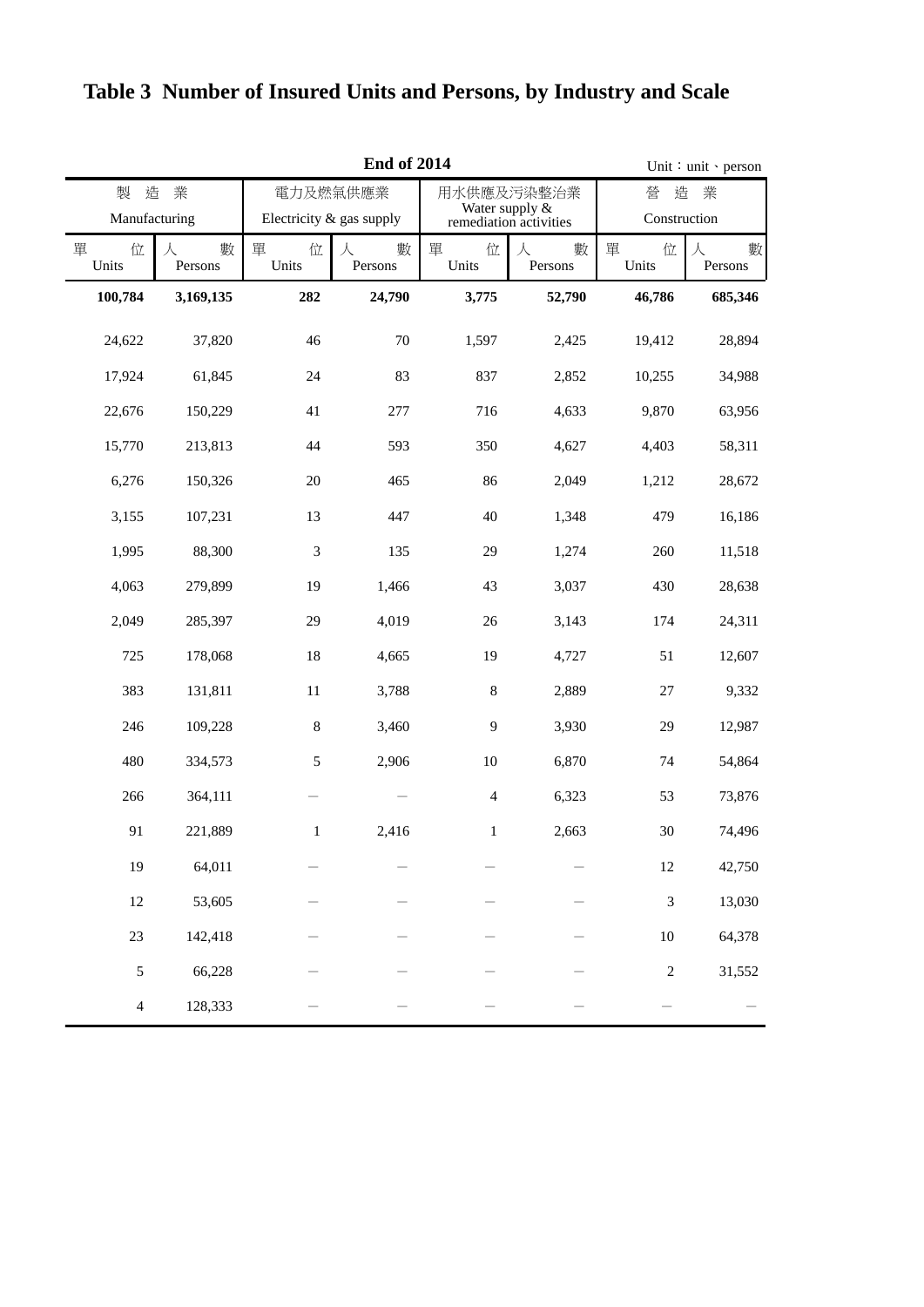# 表3 勞工保險投保單位及人數-按行業別及規模別分(續1)

|   | 甲華民國103年低                |                                        |                                    |                   |                                       |                   |                                                      | 單位:個、人            |
|---|--------------------------|----------------------------------------|------------------------------------|-------------------|---------------------------------------|-------------------|------------------------------------------------------|-------------------|
|   |                          | 業<br>別<br>行<br>Industrial<br>Divisions | 批發及零售業<br>Wholesale & retail trade |                   | 運輸及倉儲業<br>Transportation &<br>storage |                   | 住宿及餐飲業<br>Accommodation &<br>food service activities |                   |
| 規 | 模<br>別<br>Scale          |                                        | 單<br>位<br>Units                    | 數<br>人<br>Persons | 單<br>位<br>Units                       | 數<br>人<br>Persons | 位<br>單<br>Units                                      | 數<br>人<br>Persons |
| 總 |                          | 計                                      | 196,780                            | 1,722,026         | 10,108                                | 428,669           | 19,328                                               | 485,437           |
|   | <b>Grand Total</b>       |                                        |                                    |                   |                                       |                   |                                                      |                   |
|   | $1-2$ 人                  | persons                                | 77,359                             | 116,080           | 2,798                                 | 4,189             | 4,586                                                | 6,939             |
|   | $3-4$ 人                  | persons                                | 43,325                             | 148,291           | 1,836                                 | 6,315             | 3,396                                                | 11,781            |
|   | 5-9人                     | persons                                | 43,810                             | 285,220           | 2,319                                 | 15,506            | 4,803                                                | 32,054            |
|   | $10-19$ 人                | persons                                | 20,122                             | 265,638           | 1,479                                 | 19,805            | 3,482                                                | 46,976            |
|   | $20-29$ 人                | persons                                | 5,183                              | 122,834           | 489                                   | 11,684            | 1,302                                                | 31,038            |
|   | $30 - 39$ $\lambda$      | persons                                | 2,204                              | 74,779            | 246                                   | 8,302             | 598                                                  | 20,359            |
|   | 40-49人                   | persons                                | 1,242                              | 54,664            | 117                                   | 5,166             | 344                                                  | 15,161            |
|   | 50-99人                   | persons                                | 2,081                              | 139,963           | 279                                   | 19,389            | 418                                                  | 26,832            |
|   | 100-199人                 | persons                                | 811                                | 112,452           | 162                                   | 22,583            | 176                                                  | 24,939            |
|   | 200-299人                 | persons                                | 249                                | 60,679            | 100                                   | 24,486            | 67                                                   | 16,410            |
|   | 300-399人                 | persons                                | 128                                | 44,645            | 62                                    | 21,329            | 49                                                   | 17,268            |
|   | 400-499人                 | persons                                | 66                                 | 29,603            | 49                                    | 22,176            | 9                                                    | 3,927             |
|   | 500-999人                 | persons                                | 105                                | 72,239            | 96                                    | 67,201            | 43                                                   | 28,766            |
|   | 1,000-1,999人             | persons                                | 65                                 | 85,269            | 47                                    | 66,532            | 26                                                   | 35,635            |
|   | 2,000-2,999人             | persons                                | 14                                 | 33,236            | 14                                    | 32,044            | 11                                                   | 29,076            |
|   | 3,000-3,999人             | persons                                | $\mathbf{9}$                       | 31,468            | $\overline{4}$                        | 14,716            | $\mathfrak s$                                        | 17,507            |
|   | 4,000-4,999人             | persons                                | 3                                  | 13,723            | $\overline{4}$                        | 16,746            | $\sqrt{6}$                                           | 25,782            |
|   | 5,000-9,999人             | persons                                | 3                                  | 19,582            | $\sqrt{6}$                            | 40,084            | $\mathfrak{Z}$                                       | 22,438            |
|   | 10,000-19,999人           | persons                                | $\mathbf{1}$                       | 11,661            | $\mathbf{1}$                          | 10,416            | 4                                                    | 72,549            |
|   | 20,000人以上 persons & over |                                        |                                    |                   |                                       |                   |                                                      |                   |

中華民國103年底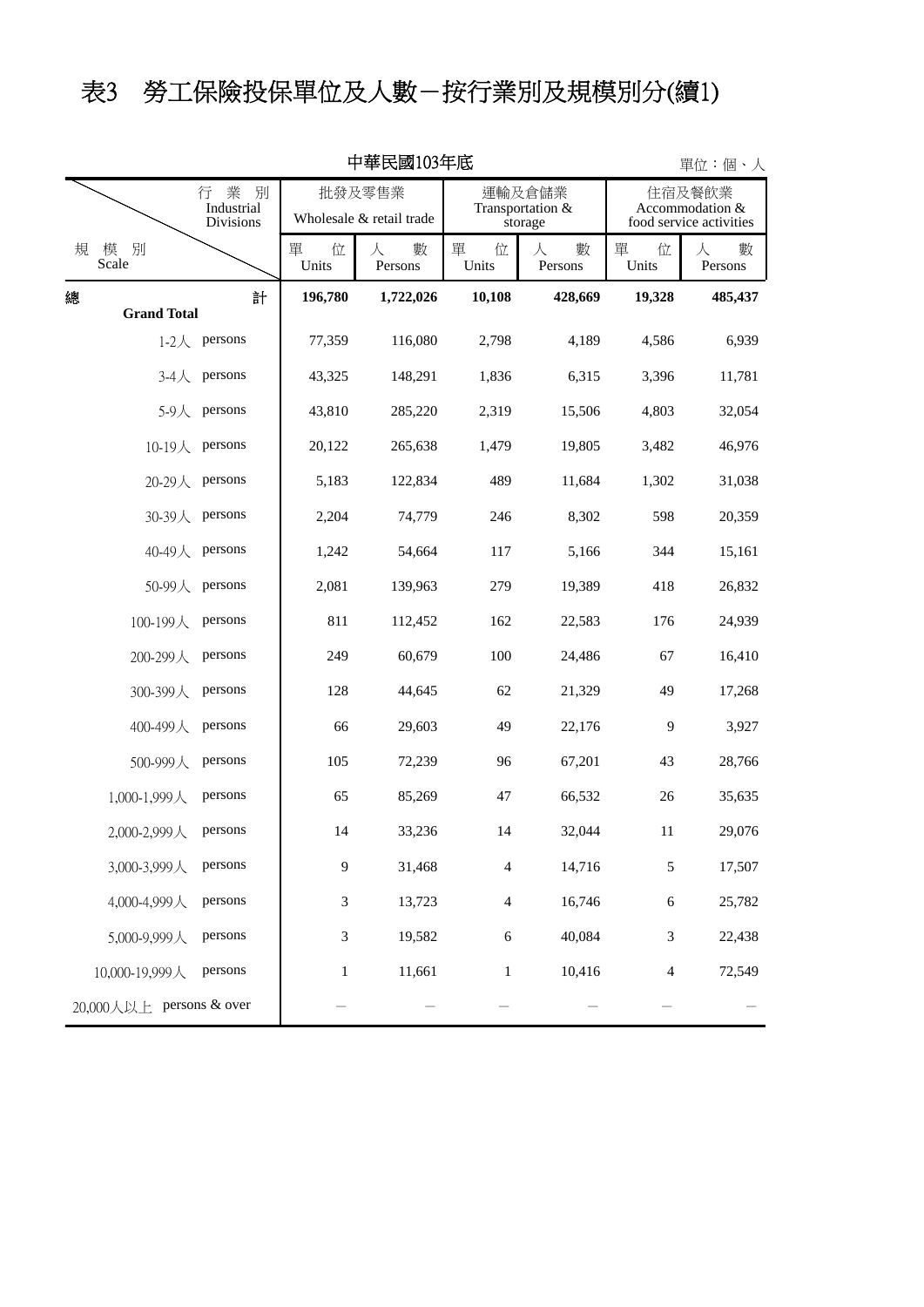#### **(Cont'd 1) Table 3 Number of Insured Units and Persons, by Industry and Scale**

|                                            | <b>End of 2014</b> |                                               |                   |                                |                   |                                                                   | Unit: unit · person |  |
|--------------------------------------------|--------------------|-----------------------------------------------|-------------------|--------------------------------|-------------------|-------------------------------------------------------------------|---------------------|--|
| 資訊及通訊傳播業<br>Information &<br>communication |                    | 金融及保險業<br>Financial &<br>insurance activities |                   | 不動產業<br>Real estate activities |                   | 專業、科學及技術服務業<br>Professional, scientific<br>& technical activities |                     |  |
| 單<br>位<br>Units                            | 數<br>人<br>Persons  | 單<br>位<br>Units                               | 數<br>人<br>Persons | 單<br>位<br>Units                | 數<br>人<br>Persons | 單<br>位<br>Units                                                   | 數<br>人<br>Persons   |  |
| 10,462                                     | 247,195            | 7,193                                         | 374,359           | 14,400                         | 144,399           | 33,062                                                            | 360,589             |  |
| 3,612                                      | 5,263              | 2,584                                         | 3,621             | 5,948                          | 8,931             | 12,991                                                            | 19,409              |  |
| 1,880                                      | 6,467              | 996                                           | 3,372             | 3,551                          | 12,102            | 7,678                                                             | 26,392              |  |
| 2,091                                      | 13,734             | 831                                           | 5,422             | 2,869                          | 18,455            | 7,276                                                             | 46,945              |  |
| 1,332                                      | 17,882             | 746                                           | 10,879            | 1,263                          | 16,505            | 2,986                                                             | 39,030              |  |
| 445                                        | 10,579             | 866                                           | 20,891            | 312                            | 7,385             | 789                                                               | 18,772              |  |
| 239                                        | 8,154              | 355                                           | 12,058            | 129                            | 4,381             | 336                                                               | 11,485              |  |
| 141                                        | 6,237              | 239                                           | 10,638            | 68                             | 3,034             | 209                                                               | 9,288               |  |
| 350                                        | 24,262             | 306                                           | 19,456            | 126                            | 8,520             | 393                                                               | 26,414              |  |
| 173                                        | 22,952             | 86                                            | 12,193            | 58                             | 8,159             | 215                                                               | 30,121              |  |
| 55                                         | 13,442             | 44                                            | 10,771            | 23                             | 5,695             | 64                                                                | 15,533              |  |
| 38                                         | 13,287             | 18                                            | 5,998             | 12                             | 4,102             | 32                                                                | 10,871              |  |
| 23                                         | 10,304             | 13                                            | 5,913             | 9                              | 3,929             | 24                                                                | 10,631              |  |
| 48                                         | 31,937             | 47                                            | 32,795            | 20                             | 13,826            | 39                                                                | 27,791              |  |
| 28                                         | 38,928             | 33                                            | 48,845            | 5                              | 7,175             | 21                                                                | 31,981              |  |
| 4                                          | 9,661              | 11                                            | 26,182            | $\overline{4}$                 | 11,073            | $\overline{c}$                                                    | 4,806               |  |
| $\sqrt{2}$                                 | 7,855              | 4                                             | 14,557            | $\sqrt{2}$                     | 7,007             | $\ensuremath{\mathfrak{Z}}$                                       | 10,085              |  |
|                                            |                    | $\overline{c}$                                | 9,337             | $\mathbf{1}$                   | 4,120             | $\sqrt{2}$                                                        | 8,755               |  |
| $\mathbf{1}$                               | 6,251              | 9                                             | 58,868            |                                |                   | $\sqrt{2}$                                                        | 12,280              |  |
|                                            |                    | $\mathbf{1}$                                  | 12,091            |                                |                   |                                                                   |                     |  |
|                                            |                    | $\overline{c}$                                | 50,472            |                                |                   |                                                                   |                     |  |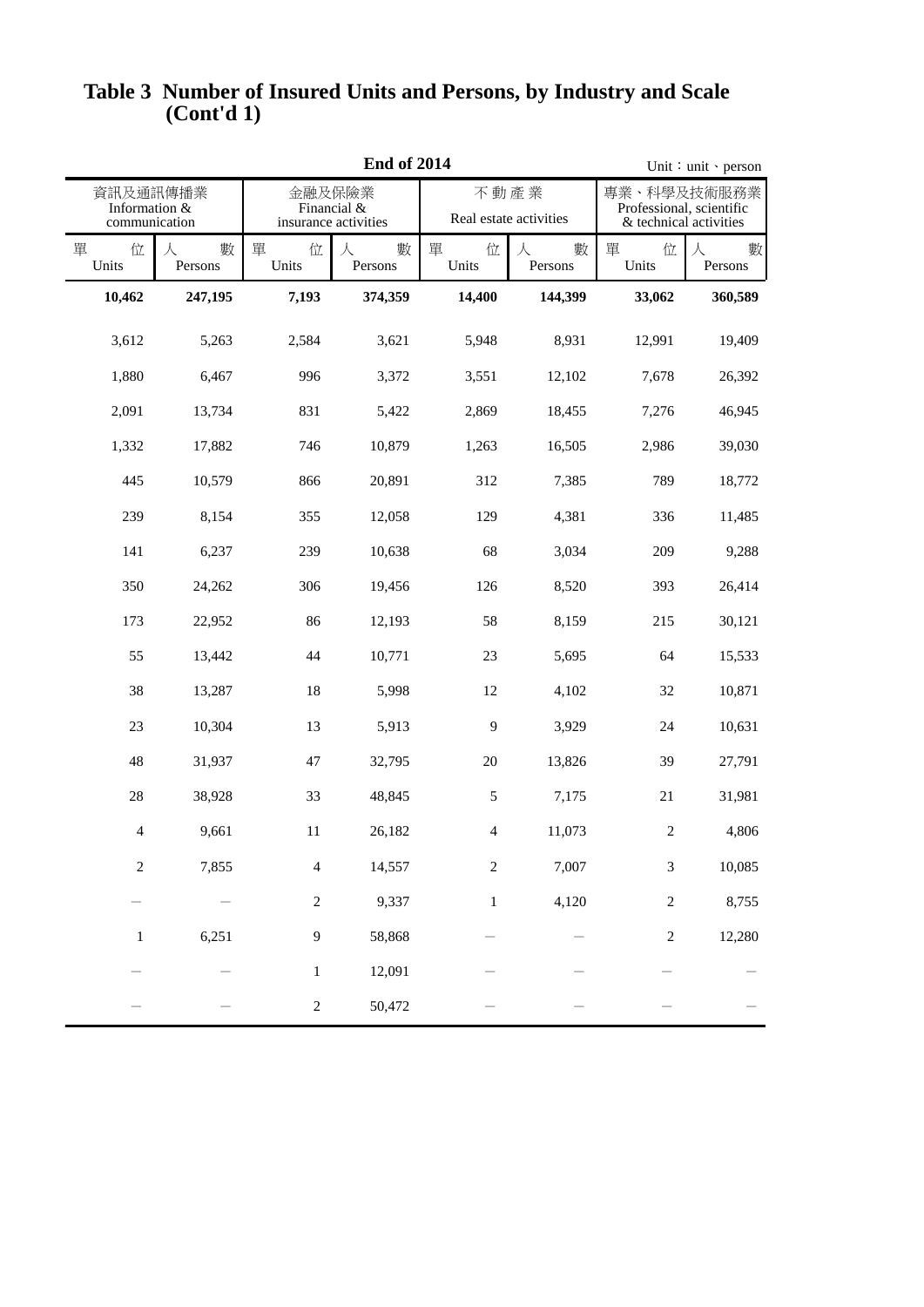## 表3 勞工保險投保單位及人數-按行業別及規模別分(續2完)

|   | 中華民國103年底<br>單位:個、人      |                                            |                 |                            |                                                                                   |                   |  |  |  |
|---|--------------------------|--------------------------------------------|-----------------|----------------------------|-----------------------------------------------------------------------------------|-------------------|--|--|--|
|   |                          | 行 業<br>別<br>Industrial<br><b>Divisions</b> | 支援服務業           | Support service activities | 公共行政及國防;強制性社會安全<br>Public administration & defence;<br>Compulsory social security |                   |  |  |  |
| 規 | 模<br>別<br>Scale          |                                            | 單<br>位<br>Units | 人<br>數<br>Persons          | 單<br>位<br>Units                                                                   | 數<br>人<br>Persons |  |  |  |
| 總 |                          | 計                                          | 13,902          | 350,173                    | 2,684                                                                             | 128,974           |  |  |  |
|   | <b>Grand Total</b>       | 1-2 $\lambda$ persons                      | 4,560           | 6,738                      | 443                                                                               | 669               |  |  |  |
|   | $3-4$ 人                  | persons                                    | 2,668           | 9,164                      | 305                                                                               | 1,027             |  |  |  |
|   | $5-9$ 人                  | persons                                    | 2,946           | 19,227                     | 333                                                                               | 2,293             |  |  |  |
|   | 10-19 $\lambda$ persons  |                                            | 1,673           | 22,322                     | 430                                                                               | 6,024             |  |  |  |
|   | 20-29人 persons           |                                            | 570             | 13,557                     | 283                                                                               | 6,867             |  |  |  |
|   | 30-39人                   | persons                                    | 287             | 9,773                      | 168                                                                               | 5,729             |  |  |  |
|   | 40-49人 persons           |                                            | 190             | 8,381                      | 143                                                                               | 6,352             |  |  |  |
|   | 50-99人 persons           |                                            | 456             | 31,125                     | 335                                                                               | 22,629            |  |  |  |
|   | 100-199人                 | persons                                    | 246             | 34,169                     | 150                                                                               | 20,417            |  |  |  |
|   | 200-299人                 | persons                                    | 99              | 23,851                     | 38                                                                                | 9,270             |  |  |  |
|   | 300-399人                 | persons                                    | 54              | 18,947                     | 22                                                                                | 7,540             |  |  |  |
|   | 400-499人                 | persons                                    | 29              | 12,835                     | $\tau$                                                                            | 3,136             |  |  |  |
|   | 500-999人                 | persons                                    | 77              | 54,286                     | 18                                                                                | 10,784            |  |  |  |
|   | 1,000-1,999人             | persons                                    | 35              | 51,159                     | $\overline{4}$                                                                    | 4,564             |  |  |  |
|   | 2,000-2,999人             | persons                                    | 7               | 15,710                     | $\mathbf{1}$                                                                      | 2,266             |  |  |  |
|   | 3,000-3,999人             | persons                                    | 4               | 13,647                     | $\sqrt{2}$                                                                        | 7,004             |  |  |  |
|   | 4,000-4,999人             | persons                                    |                 |                            |                                                                                   |                   |  |  |  |
|   | 5,000-9,999人             | persons                                    | $\mathbf{1}$    | 5,282                      | $\overline{c}$                                                                    | 12,403            |  |  |  |
|   | 10,000-19,999人           | persons                                    |                 |                            |                                                                                   |                   |  |  |  |
|   | 20,000人以上 persons & over |                                            |                 |                            |                                                                                   |                   |  |  |  |

#### 中華民國103年底